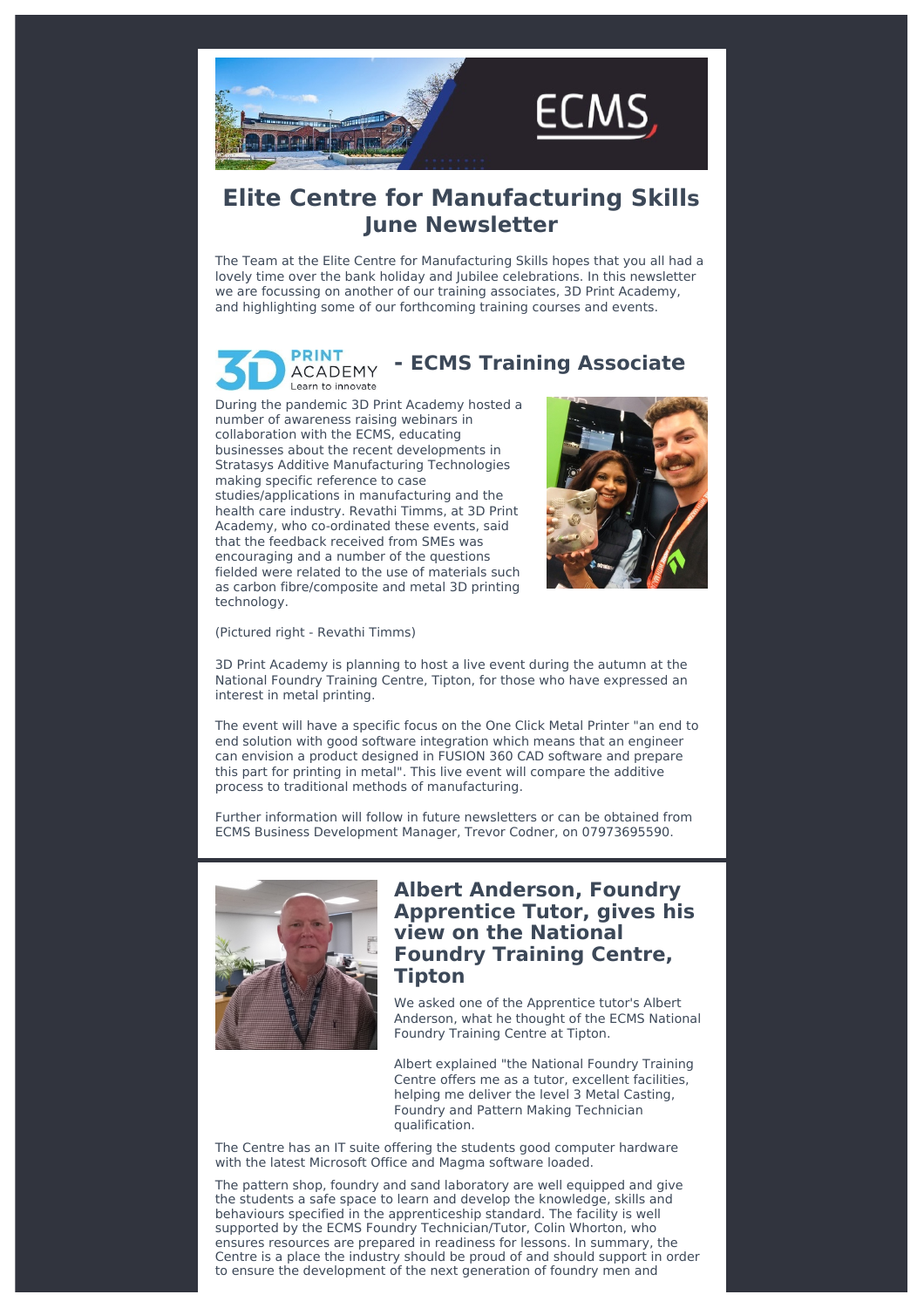women".

## **Patternmakers Market Report**

David Parry, From Wellmeadow Consulting (pictured right) has recently compiled a report asbout the UK Patternmakers Market on behalf of Central Patterns Ltd who have kindly agreed that we can share findings via our Newsletter.



You can read the full article via the button below.

### [Read](https://www.theecms.co.uk/patternmakers-market-update-2022/?utm_source=sendinblue&utm_campaign=ECMS%20June%20Newsletter&utm_medium=email) here



## **Practical Skills-Based Courses Available**

The ECMS is able to offer a wide range of skillsbased courses. A list of what is available can be found by clicking the button below. Alternatively, for further information please contract Trevor Codner, ECMS Business Development Manager on 07973695590.

Find out [more](https://www.theecms.co.uk/available-courses/?utm_source=sendinblue&utm_campaign=ECMS%20June%20Newsletter&utm_medium=email)

## **Business Growth Workshop, Thursday 28th July, 2- 4.30pm ECMS, Springfield Campus**

Shane Stark from Business Doctors, will be repeating his popular Business Growth Workshop on 28th July.

Shane's fully funded live Business Growth event and support session offers practical advice to drive your business forward. Regardless of where you are at right now, whether you are coping with a surge in demand or the opposite - trying to make sense of the number of opportunities available to you - or questioning the long-term viability of your current model, the Business Growth Roadmap Workshop and Toolkit will benefit business owners by plotting an easy-to-understand roadmap.

**Women in Manufacturing: Challenging the Stereotype, Friday, 17th June 10am-2pm, University of Wolverhampton, School of Architecture Building, Springfield Campus**

Are you a woman working in or have worked in the manufacturing industry? The University of Wolverhampton Business School is organising a Women in Manufacturing event at Springfield Campus on the 17th June.

This event will offer a forum for women working in the industry to share their experiences and explore how this discussion can be moved foward.

Book your [place](https://www.eventbrite.co.uk/e/women-in-manufacturing-challenging-the-stereotype-tickets-328077226817?aff=ebdsoporgprofile&utm_source=sendinblue&utm_campaign=ECMS%20June%20Newsletter&utm_medium=email) here

Book your [place](https://www.eventbrite.co.uk/e/the-business-growth-workshop-live-event-july-28th-tickets-358539590567?aff=ebdsoporgprofile&utm_source=sendinblue&utm_campaign=ECMS%20June%20Newsletter&utm_medium=email) here





July 5 @ 10:00 am - 12:00 pm (on-line)

[Button](https://www.theecms.co.uk/event/solidification-its-effect-on-phase-formation-metallography-2/?utm_source=sendinblue&utm_campaign=ECMS%20June%20Newsletter&utm_medium=email)





[Button](https://www.theecms.co.uk/event/excel-level-3-gurus-14/?utm_source=sendinblue&utm_campaign=ECMS%20June%20Newsletter&utm_medium=email)

July 19 @ 12:30 pm - July 20 @ 12:30 pm (online)



3:00 pm

[Button](https://www.theecms.co.uk/event/an-audience-with-professor-john-campbell-obe-freng-ceng-the-latest-thinking-in-casting/?utm_source=sendinblue&utm_campaign=ECMS%20June%20Newsletter&utm_medium=email)